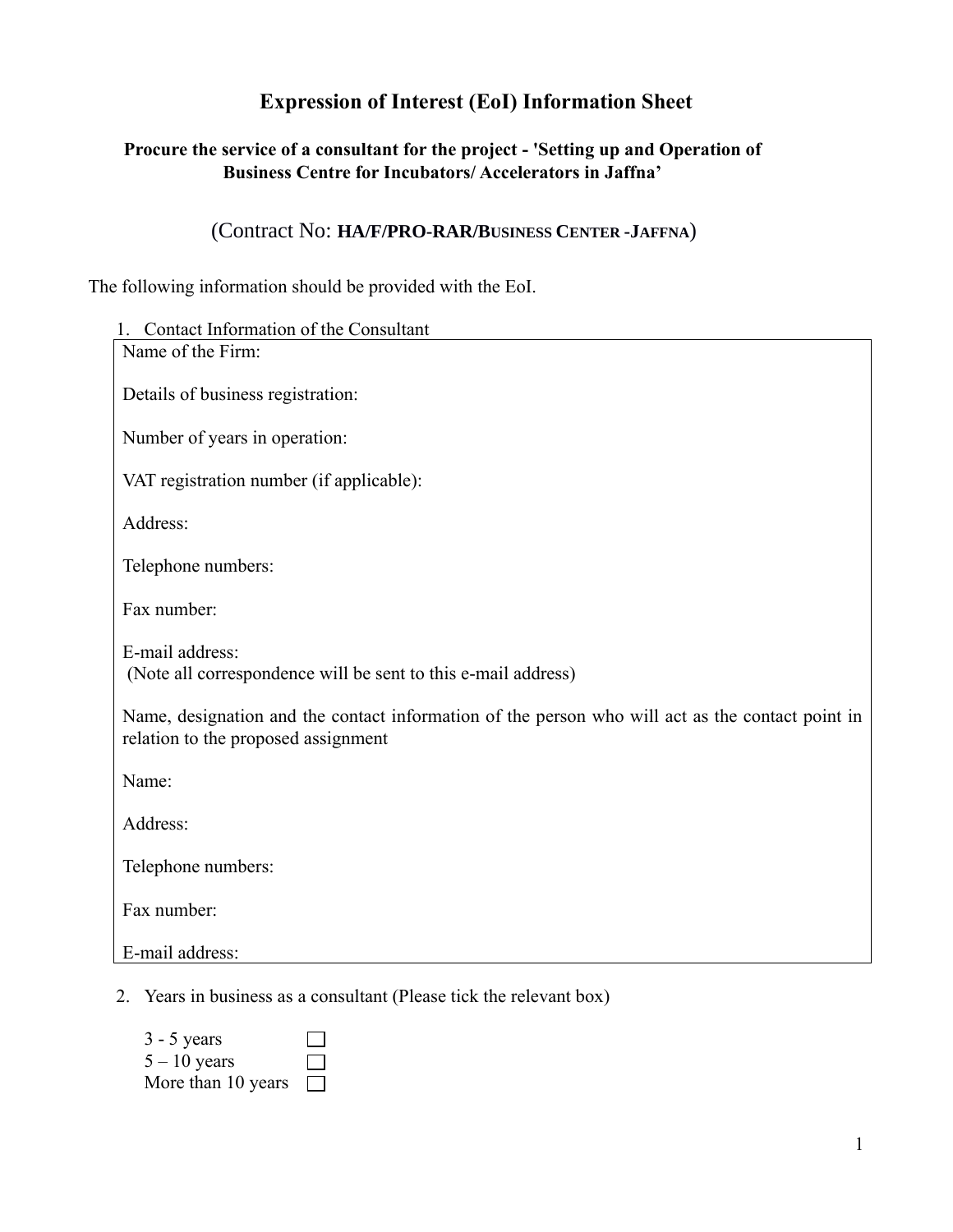3. Number of similar projects undertaken during the last five (05) years. Similarity is based on the nature and complexity of the project. (Please tick the relevant box)

No similar projects  $\Box$  $3 - 5$  projects  $\Box$ More than 5 projects  $\Box$ 

#### **Similarity:**

The description of the relevant project should be submitted by using the **Project Information Template** given below

The reference projects should be already completed

| S/<br>N <sub>0</sub> | <b>Name of</b><br>assignment | <b>Name</b><br><sub>of</sub><br>project | Name of<br>the<br>employer | Cost of<br>assignment | Date of<br>commencement | Date of<br>completion | <b>Was</b><br>assignment<br>satisfactorily<br>completed |
|----------------------|------------------------------|-----------------------------------------|----------------------------|-----------------------|-------------------------|-----------------------|---------------------------------------------------------|
|                      |                              |                                         |                            |                       |                         |                       |                                                         |
| $\overline{2}$       |                              |                                         |                            |                       |                         |                       |                                                         |
|                      |                              |                                         |                            |                       |                         |                       |                                                         |
|                      |                              |                                         |                            |                       |                         |                       |                                                         |

- 4. Method Statement (Please provide a brief method statement demonstrating the Firm's understanding of the Terms of Reference –Maximum 500 words)
- 5. Professional and Academic Qualifications of proposed staff who would be engaged in carrying out the functions of the assignment. This should be submitted by using the **template** given below

| <b>Position /Title</b>       | <b>Consultant to Formulate Information and Service</b><br><b>Classification</b> |
|------------------------------|---------------------------------------------------------------------------------|
| <b>Name of Consultant:</b>   |                                                                                 |
| Date of Birth:               |                                                                                 |
| <b>Country of</b>            |                                                                                 |
| <b>Citizenship/Residence</b> |                                                                                 |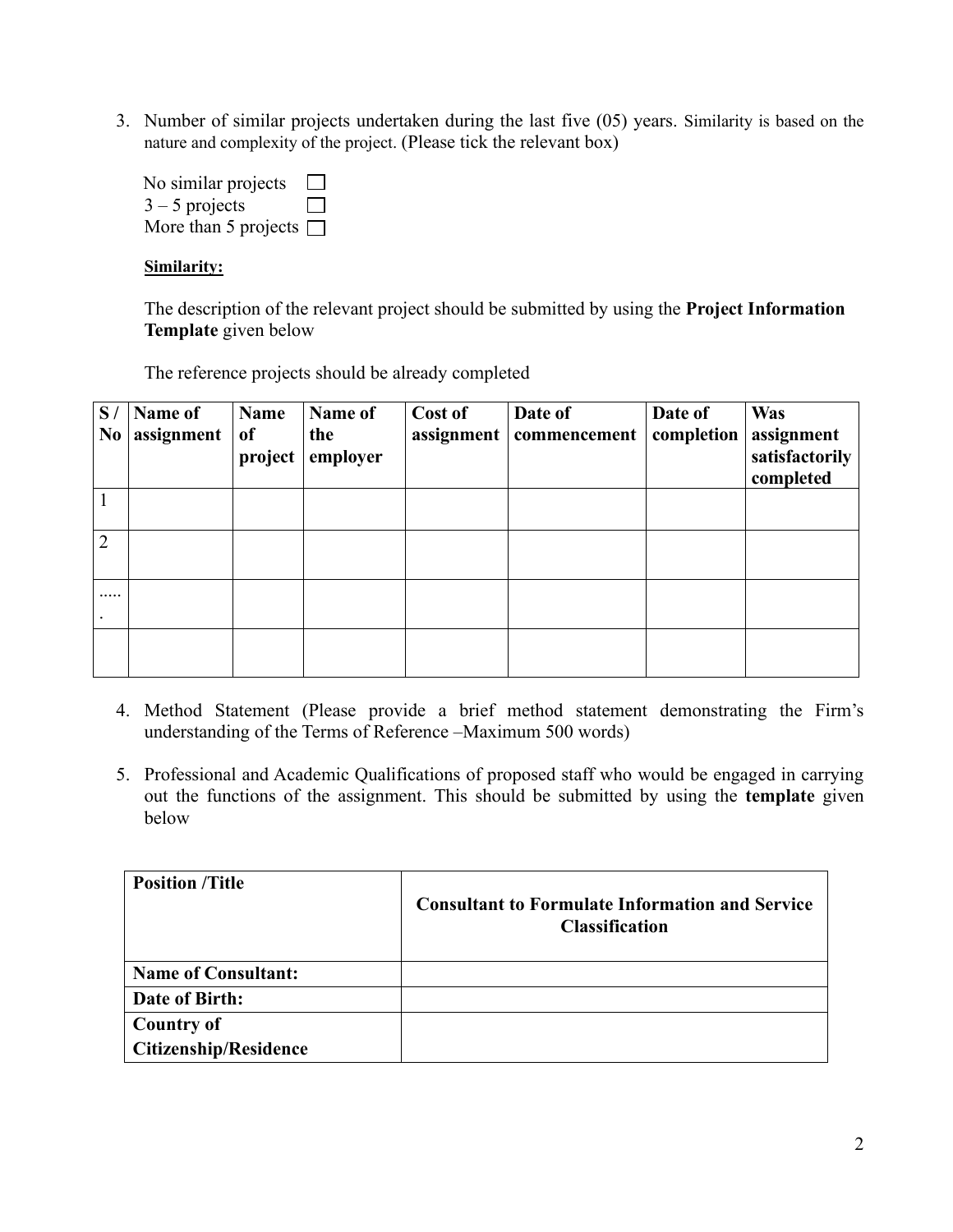## **Education:**

### **Employment record relevant to the assignment:**

| Period | <b>Employing organization and</b><br>your title/position. Contact<br>information for references | Country | <b>Summary of</b><br>activities performed<br>relevant to the<br><b>Assignment</b> |
|--------|-------------------------------------------------------------------------------------------------|---------|-----------------------------------------------------------------------------------|
|        |                                                                                                 |         |                                                                                   |
|        |                                                                                                 |         |                                                                                   |
|        |                                                                                                 |         |                                                                                   |

**\_\_\_\_\_\_\_\_\_\_\_\_\_\_\_\_\_\_\_\_\_\_\_\_\_\_\_\_\_\_\_\_\_\_\_\_\_\_\_\_\_\_\_\_\_\_\_\_\_\_\_\_\_\_\_\_\_\_\_\_\_\_\_\_\_\_\_\_\_\_**

### **Membership in Professional Associations and Publications:**

Language Skills (indicate only languages in which you can work): \_\_\_\_\_\_\_\_\_\_\_\_\_\_\_

 $\mathcal{L} = \{ \mathcal{L} \mid \mathcal{L} \in \mathcal{L} \}$ 

### **Adequacy for the Assignment:**

| <b>Detailed Tasks Assigned on</b><br><b>Consultant:</b> | <b>Reference to Prior Work/Assignments that Best</b><br><b>Illustrates Capability to Handle the Assigned</b><br><b>Tasks</b>                                                                                                                                                                                                                                                              |
|---------------------------------------------------------|-------------------------------------------------------------------------------------------------------------------------------------------------------------------------------------------------------------------------------------------------------------------------------------------------------------------------------------------------------------------------------------------|
|                                                         | [Among the assignments in which the staff has been<br>involved, indicate the following information for those<br>assignments that best illustrate staff capability to handle<br>the tasks assigned on the Consultant]<br>Name of assignment or project: ------------------<br>Main project features: ----------------------------<br>Activities performed: ------------------------------- |
|                                                         |                                                                                                                                                                                                                                                                                                                                                                                           |
|                                                         |                                                                                                                                                                                                                                                                                                                                                                                           |
|                                                         |                                                                                                                                                                                                                                                                                                                                                                                           |
|                                                         |                                                                                                                                                                                                                                                                                                                                                                                           |
|                                                         |                                                                                                                                                                                                                                                                                                                                                                                           |